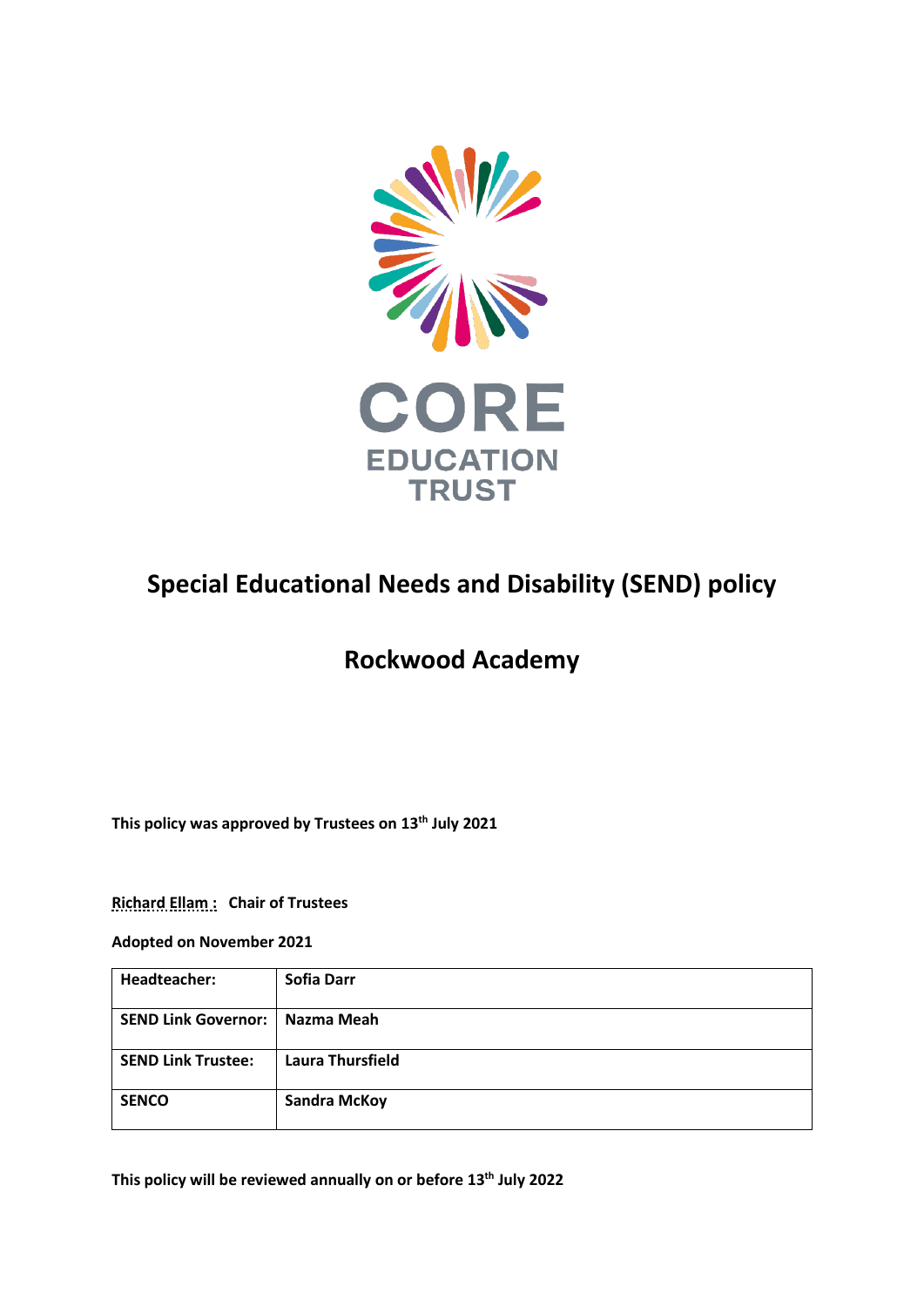## **1 Aims**

- 1.1 All academies within the Trust share our core values of collaboration, opportunity, respect and excellence. We believe in the power of education to inspire, to enable, and to enrich every life. Our cornerstone values drive every aspect of our commitment to the staff, pupils and families we serve. Our support for all children within our care extends to those children with additional needs that require assistance to help them fulfil their potential.
- 1.2 Each academy within CORE Education Trust shall ensure that:
	- the special educational needs of pupils will be addressed and pupils will not be labelled or disadvantaged by any policy or procedure operated within the Trust;
	- it works in partnership with parents and appropriate external agencies to support pupils with special educational needs and will use its best endeavours ensure that appropriate provision is secured for any pupil with special educational needs in order to achieve agreed outcomes;
	- it has a Special Educational Needs Co-ordinator (SENCO). The SENCO will maintain and regularly review the SEND record held in respective of an individual pupil and coordinate support. However, it will be the responsibility of all staff to support individual pupils, to implement strategies suggested by the SENCO and generally be responsible for ensuring that pupils receive provision appropriate to their needs and agreed outcomes; and
	- children and young people with SEND engage in the activities of the school alongside pupils who do not have SEND
- 1.3 All support provided and decisions taken have regard to these general principles as well as the legal framework set out in the Children & Families Act 2014, the SEND Regulations 2014 and the SEND Code of Practice 2015.

## **2 Definitions**

- 2.1 Under the Children & Families Act 2014, a child/young person will have SEND if they have a learning difficulty or disability which calls for special educational provision to be made for them.
- 2.2 A Child or Young Person will have a learning difficulty or disability if they have:
	- A significantly greater difficulty in learning than the majority of others of the same age; or
	- A disability that prevents or hinders them from making use of facilities that are generally provided for others of the same age in mainstream schools in England.
- 2.3 Special Educational Provision is education or training that is additional to, or different from, that made generally for other children/young people of the same age by mainstream schools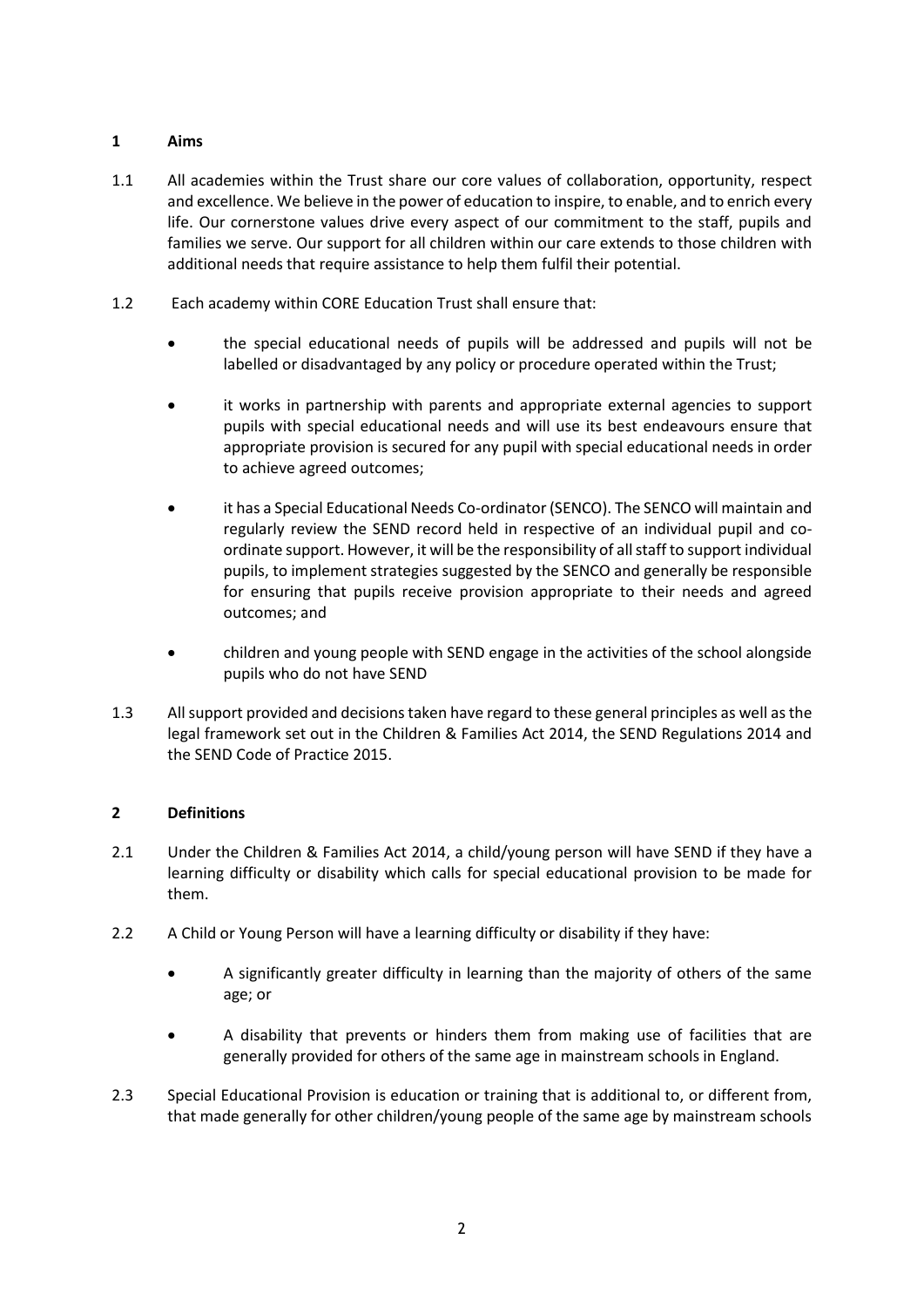#### **3 Roles & Responsibilities**

- 3.1 The implementation of this policy will be monitored by the academy's local governing body and the Trust Executive team and remain under constant review by the Head teacher and the SENCO. The Board of Trustees will appoint a SEND link Trustee who has oversight of SEND provision across the Trust.
	- Each academy will appoint a governor with responsibility for SEND. The SEND Link Governor will raise SEND issues at local governing body meetings; monitor the quality and effectiveness of SEND provision within the academy and work with designated senior leaders to develop the SEND policy and provision.
	- The Head teacher will work with the SENCO and SEND Link Governor to develop the SEND policy and provision within the school. The Head teacher has overall responsibility for the provision and progress of learners with SEND.
	- The SENCO will co-ordinate the academy's approach to SEND provision and will undertake those duties set out in chapter 6 of the SEND Code of Practice 2015.
	- Class teachers are responsible for the progress and development of every pupil in their class and will work with the SENCO and TAs to ensure the "assess plan do review" cycle is appropriately implemented to support any pupil with SEND.
- 3.2 The academy will work in partnership with pupils, teachers, parents and, where appropriate, other external agencies to ensure that individual learning needs are addressed within the context of the school curriculum.
- 3.3 Parents of SEND pupils will be able to discuss the needs of their child with their child's Form Tutor, the Year Group Co-ordinator/Head of Year or the SENCO

#### **4 Identification & Assessment of SEN**

- 4.1 Information about previous special educational needs will usually accompany pupils upon entry to the academy and this will be used by the SENCO to make sure appropriate provision is continued.
- 4.2 This information is collated from the transfer of school files from the previous school or early years setting and during transition meetings which are held with all the feeder schools or early years setting, in the summer term, before pupils start at the academy. If necessary, a strategy sheet will be drawn up for each pupil with SEN.
- 4.3 On entry all to secondary provision, pupils are assessed and the data from these tests is then analysed by the SENCO and Subject Leaders to identify any potential areas of need. Pupils may then be added to the SEN Record in line with the Code of Practice guidance for SEN.
- 4.4 The assessments taken by pupils upon entry include Cognitive Ability Tests (CATs) and Pupil Attitudes to Self and School (PASS) assessments.
- 4.5 Ongoing identification is also completed alongside the academy reporting process as data is collected and analysed in all subject areas by Subject Leaders. If a pupil has not made expected progress then interventions will be put in place regardless of need. If a member of staff identifies a pupil whose special educational needs are not met by the normal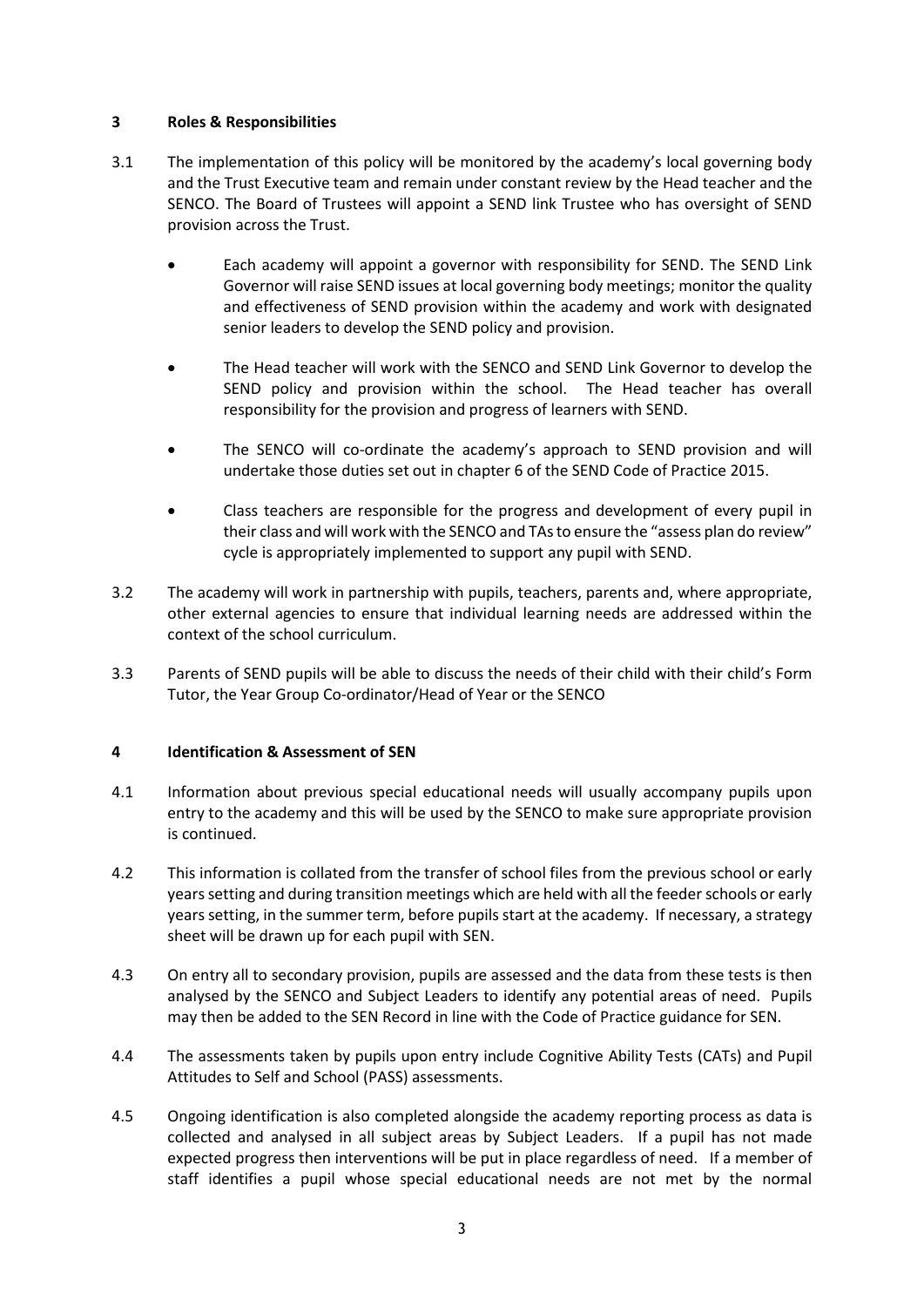differentiated programme of study, then the class teacher will work with the pupil setting clear targets and providing greater differentiation. If the situation improves then no further action is needed. If there is no improvement the SENCO will be informed.

- 4.6 At this point information will be gathered. The class teacher will inform the parents about the issue and there will be consultation and discussion around the proposed additional support for the pupil. Parents, and the pupil where appropriate, will be involved in sharing information and agreeing outcomes. It will be decided whether it is appropriate to further monitor the pupil. A strategy sheet will be drawn up by the SEND team with copies shared with all staff concerned with the pupil's progress.
- 4.7 If a parent/carer refers their child to the academy as they believe their child has special educational needs they should contact the SENCO, who will undertake investigations and appropriate assessments (with input from the relevant teachers) to see if they are achieving expected levels of progress. If the pupil is not making appropriate levels of progress, then internal support will be implemented in accordance with paragraphs above.
- 4.8 In all cases, where internal support is not effective in supporting the pupil, a referral to the Educational Psychologist or other relevant specialist will be completed with the parents' permission and information and strategies for support shared with all staff.
- 4.9 If there are no concerns regarding the pupils' academic progress, then the academy will ensure appropriate differentiation continues in the classroom and interventions are put in place if appropriate.
- 4.10 Contact details for professionals who are able to assess will be provided for parents/carers so they can consider a private assessment. Whenever special educational provision is being made, parents and pupils will be involved in developing and reviewing support plans/strategies.
- 4.11 All staff teaching pupils on the SEND register will be made aware of the individual needs. Heads of Faculty and the Special Needs team will help teachers when required to develop techniques to support differentiation and ensure that appropriate resources are available as part of the academy's Continuing Professional Development (CPD) Programme.
- 4.12 Class teachers are responsible for the progress and development of every pupil in their class and will work with the SENCO and TAs to ensure the "assess, plan, do, review" cycle is appropriately implemented to support any pupil with SEND.

#### **5 Reviewing**

- 5.1 All pupils regardless of needs are set targets. Data collated during the academy reporting process is analysed and strategies are put in place to support those pupils that are not achieving as expected. All SEN interventions delivered outside the classroom have Specific, Measurable, Achievable Targets (SMART) set to ensure that progress is made. These are recorded using Provision Plans/Individual Education Plans (IEPs) and are monitored and reviewed against a time frame, agreed within the plan. If expected progress is not made, then the SENCO may refer to a specialist services, such as, an Educational Psychologist.
- 5.2 If a pupil has an Educational Health Care Plan an annual review is held in accordance with legal requirements.